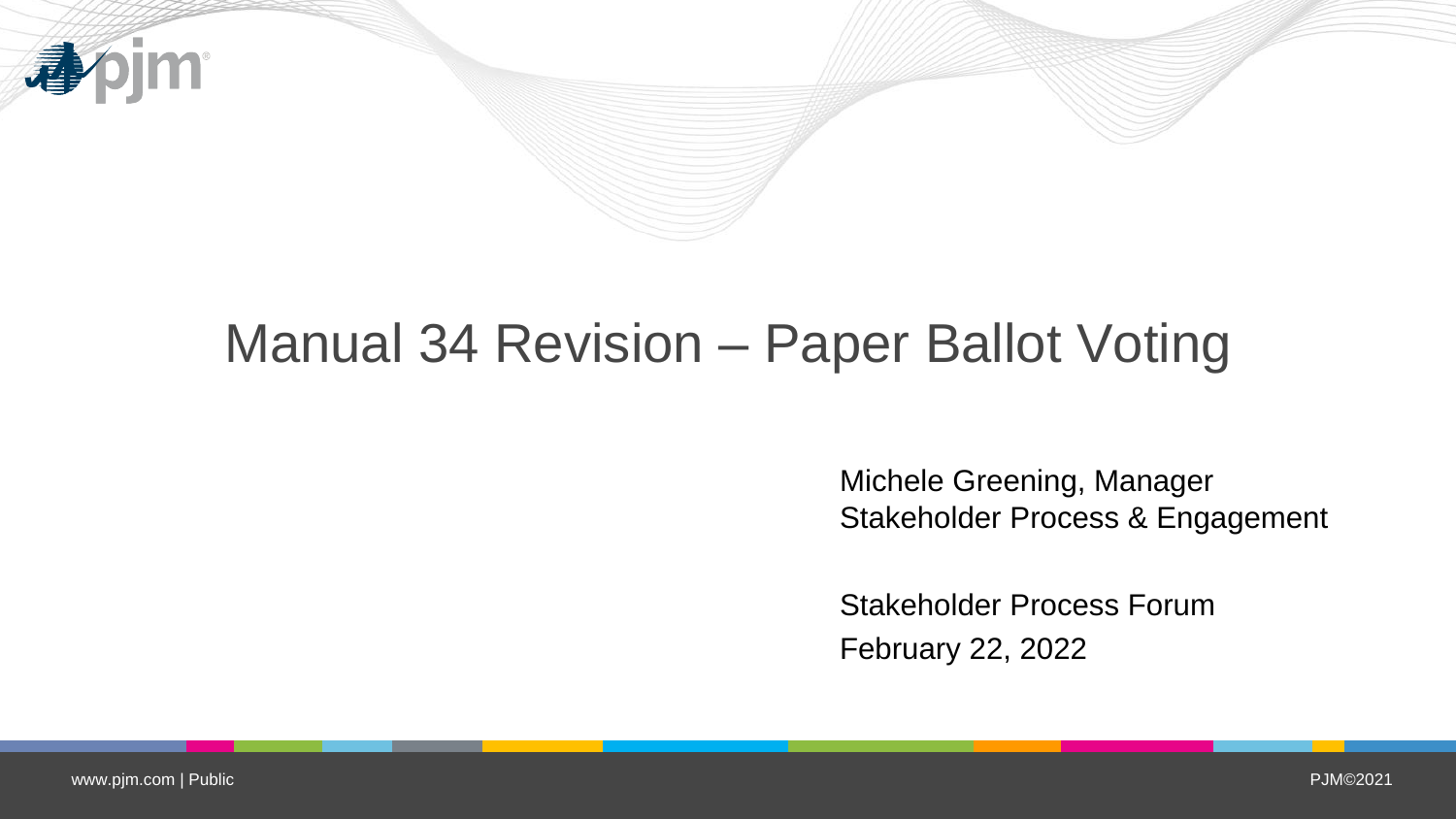

- Manual 34: PJM Stakeholder Process includes provisions documenting written paper ballots for elections of Board Members and the Members Committee Vice Chair.
- During the current remote meeting format, PJM identified the need to exercise flexibility and conduct the 2020 and 2021 elections using an alternative to the written paper ballots:
	- 2020 Board Election conducted remotely via the PJM Voting Application including special auditing provisions to ensure ballot confidentiality
	- 2021 Board Election conducted remotely via a secure, third-party online election service called Survey & Ballot Systems (SBS)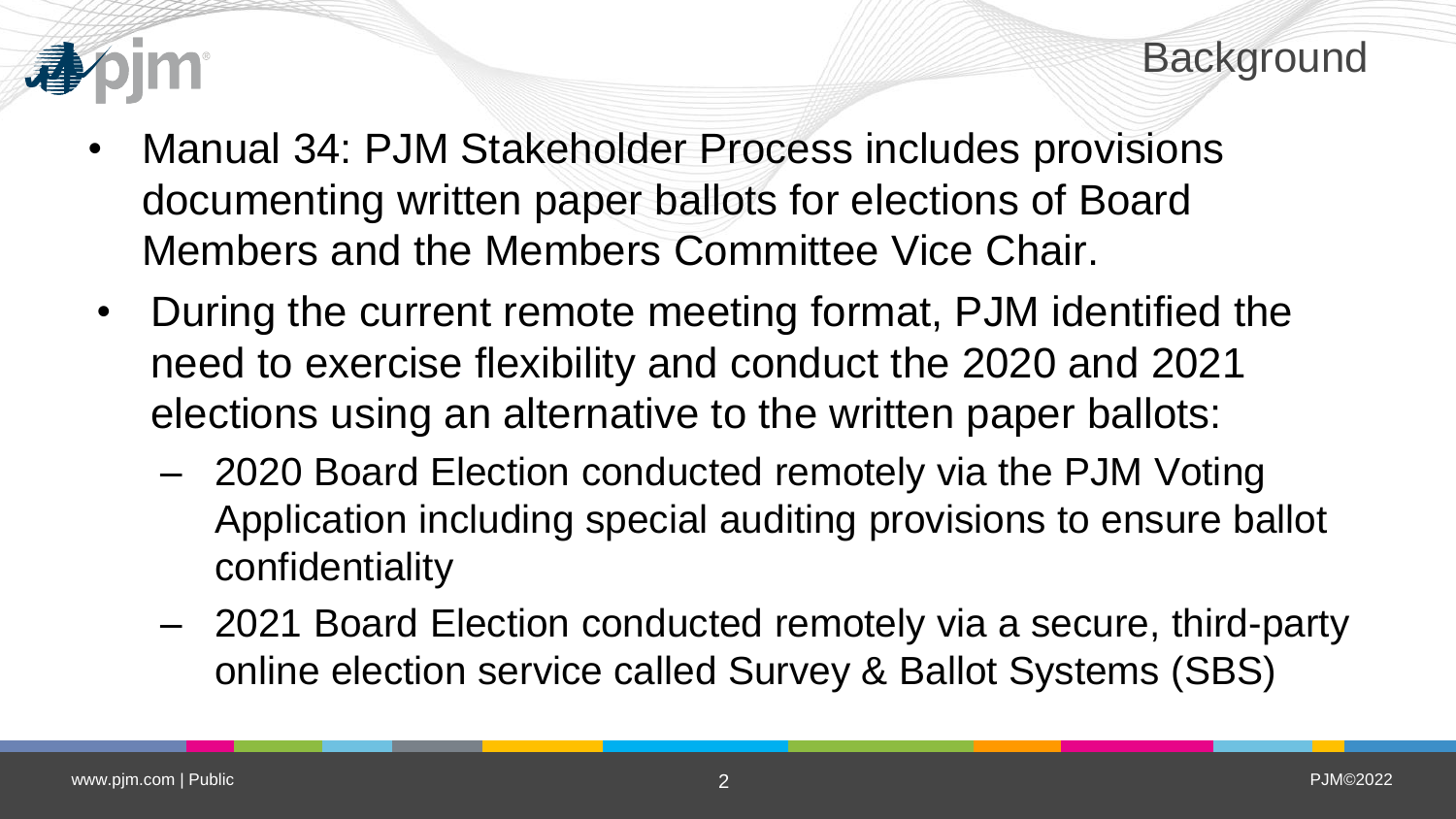



- To accommodate all Members, regardless of in-person or remote participation, PJM will seek to utilize the secure, third-party online election service, Survey & Ballot Systems (SBS), or a comparable election service, to conduct future Board elections.
- This solution will continue to ensure confidentiality and secure sector-weighted voting results for future Board elections.
- To provide Members with this optionality, PJM also proposes to modify the current Manual 34 provisions requiring a written paper ballot.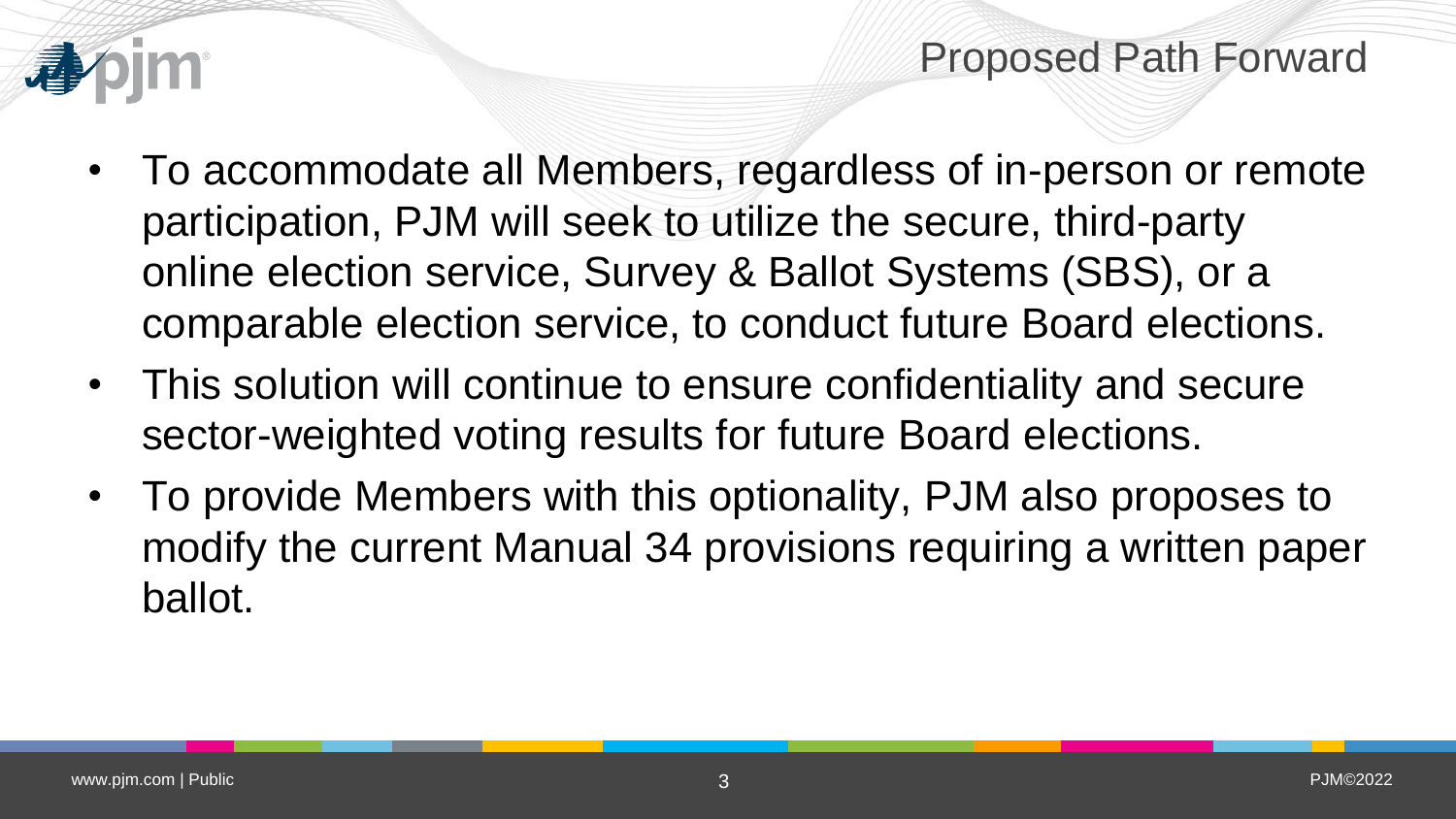

Manual 34, Section 11.11

• Section 11.11 – Elections

In each election of Board Members and the Members Committee Vice Chair, votes shall be taken by secret written paper ballot for those Members attending in person and by secret ballot for those Members participating by teleconference. The ballots shall be counted by sectors. After ballots have been cast collected, the Chair may proceed to the next order of business, announcing the result when known, and resume the election later in the meeting if additional votes are required. This vote may be taken by acclamation with member agreement.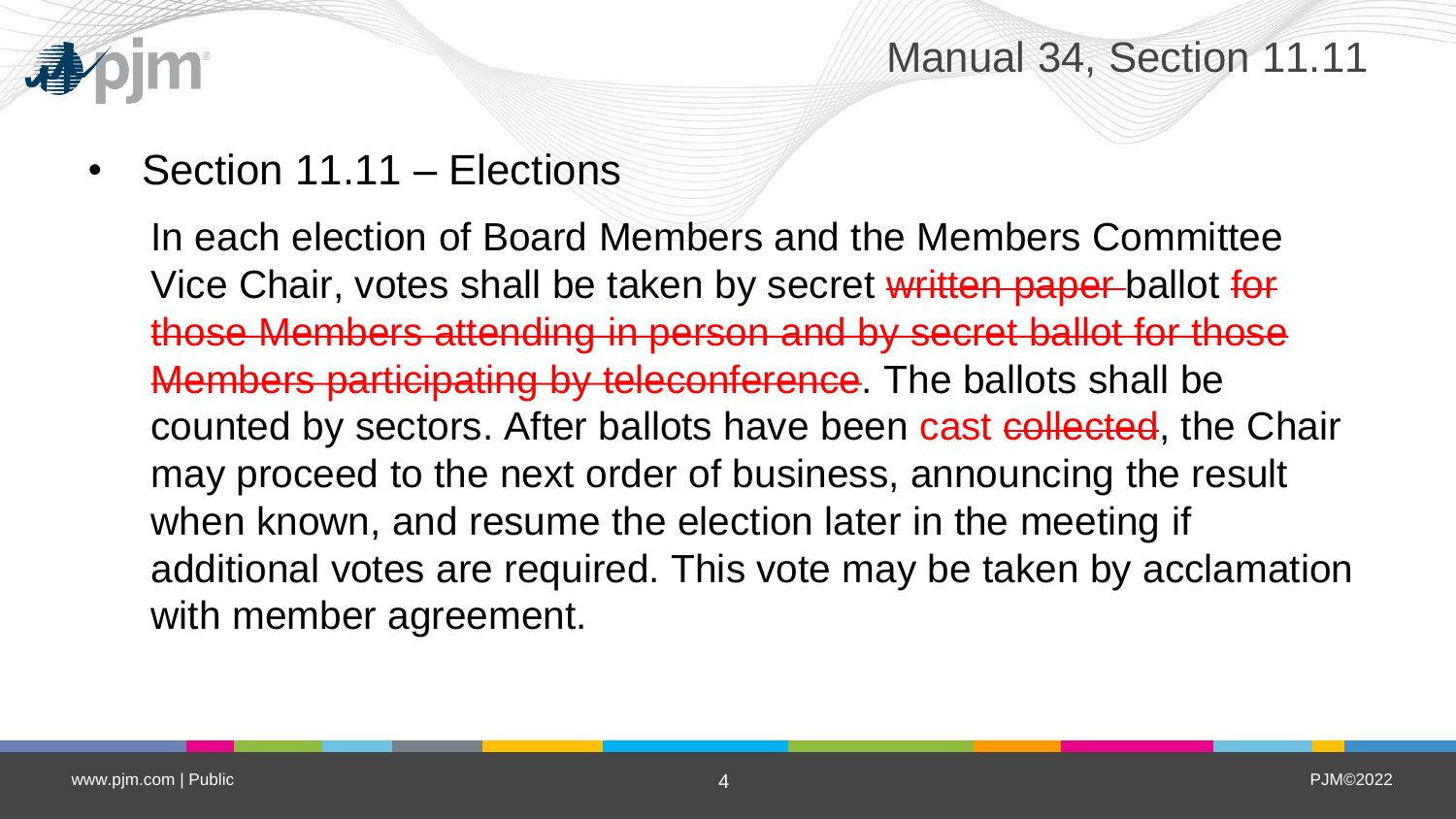

- 02/22/2022 Stakeholder Process Forum Discussion and MC Webinar Informational Update
- 03/23/2022 MC First Read of Manual 34 revisions
- 04/27/2022 MC Vote of Manual 34 revisions
- 05/17/2022 MC Board Elections Utilizing SBS Online Service\*

*\*Additional information, including an opportunity for a test election, will be provided to Members ahead of the MC Board Elections.*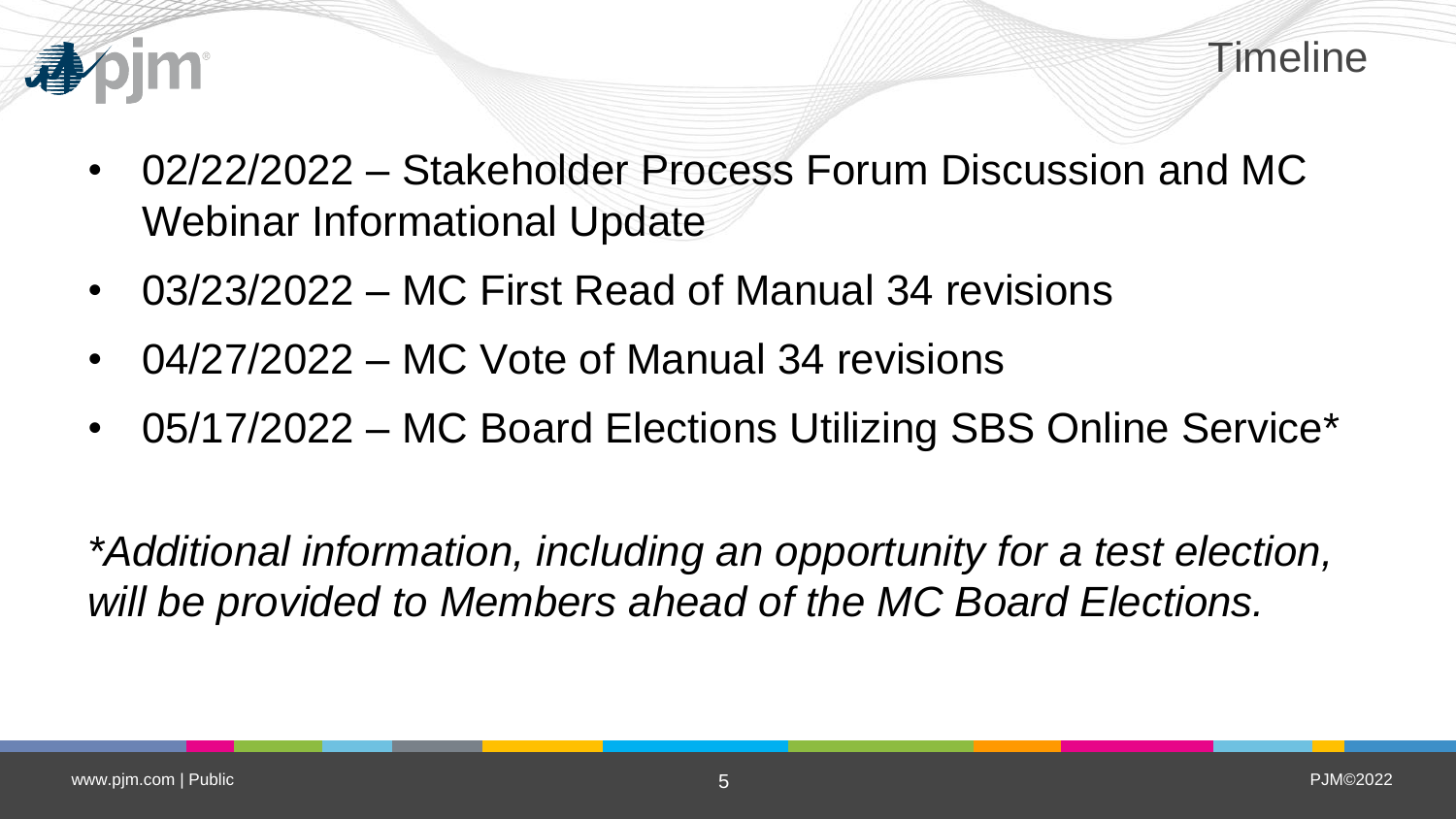



Presenter: Michele Greening, [Michele.Greening@pjm.com](mailto:Michele.Greening@pjm.com)

**Manual 34 Revision – Paper Ballot Voting** 

Member Hotline (610) 666 – 8980 (866) 400 – 8980 custsvc@pjm.com